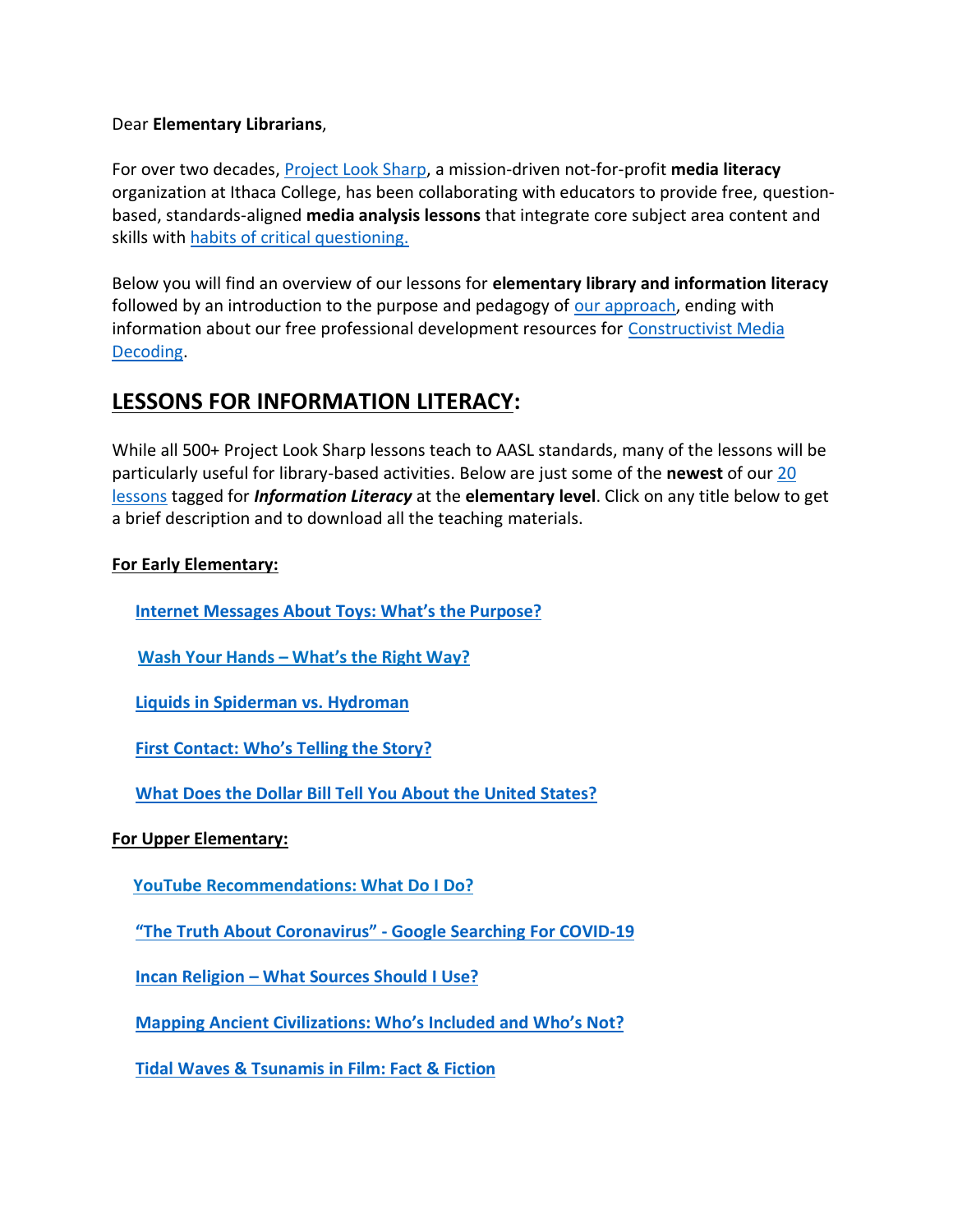### **[Ancient](https://www.projectlooksharp.org/front_end_resource.php?resource_id=556) Egypt - Ancient Media?**

## **CONSTRUCTIVIST MEDIA DECODING:**

Our [constructivist approach](https://projectlooksharp.org/our-approach.php) is particularly effective for **engaging all students** in learning core content and developing critical thinking skills at **all levels**. Our lessons and methodology help students learn to ask key **questions**; assess truth, **credibility**, and accuracy in media messages; and become **metacognitive** about their own thinking.

We believe that the critical analysis of all media messages - from books to blogs, TV to TikTok must become habitual for all our students. They need **continual practice** in askin[g critical](https://projectlooksharp.org/Resources%202/Project%20Look%20Sharp%20Key%20Questions%20Both.pdf)  [thinking questions](https://projectlooksharp.org/Resources%202/Project%20Look%20Sharp%20Key%20Questions%20Both.pdf) such as:

- *Who produced this and for what purpose?*
- *How does it make me feel??*
- *What is included and what is left out?*
- *Is the information accurate, is this a good source?*
- *What do I learn about myself from this lesson?*

For this kind of self-reflective critical analysis to become ingrained, we need to have students practice this questioning, in age-appropriate ways, from kindergarten through 12<sup>th</sup> grade, and in diverse subject areas. And we need effective and **efficient methodologies and free materials** to support the integration of media analysis into the core curriculum – helping us to teach what we already teach in ways that **engage more students** more effectively.

Project Look Sharp has published over [500 media analysis lessons](https://www.projectlooksharp.org/search-result.php?search%5Bkeyword%5D=&search%5Bcategory%5D=lessons) on our website and over 70 [professional development resources](https://www.projectlooksharp.org/search-result.php?search%5Bkeyword%5D=&search%5Bcategory%5D=PD) for this purpose. All our lessons – including the lesson plans, media materials, and student handouts – are grant-funded so we can make them available **FREE for educators** through the [Project Look Sharp](https://projectlooksharp.org/index.php) website. All educators need to do is set up an **account**.

# **LIBRARIANS AS LEADERS FOR MEDIA LITERACY:**

School librarians are in a unique position to help prepare our students for a world filled with powerful media messages that educate, entertain, persuade, and too often misinform. School librarians, with their **expertise** and training in information literacy, their broad **perspective** on the curriculum and their **contacts** with all teachers, are uniquely placed to lead this work.

At Project Look Sharp we are working closely with school librarians to develop the strategies, materials, and support that will assist them in becoming effective instructional leaders and coaches for the integration of question-based media analysis across the curriculum.

Consider pushing out our Guides by Subject/Grades to your teachers. Please be in contact with us if you have suggestions for how we can be most successful in this work. We are always